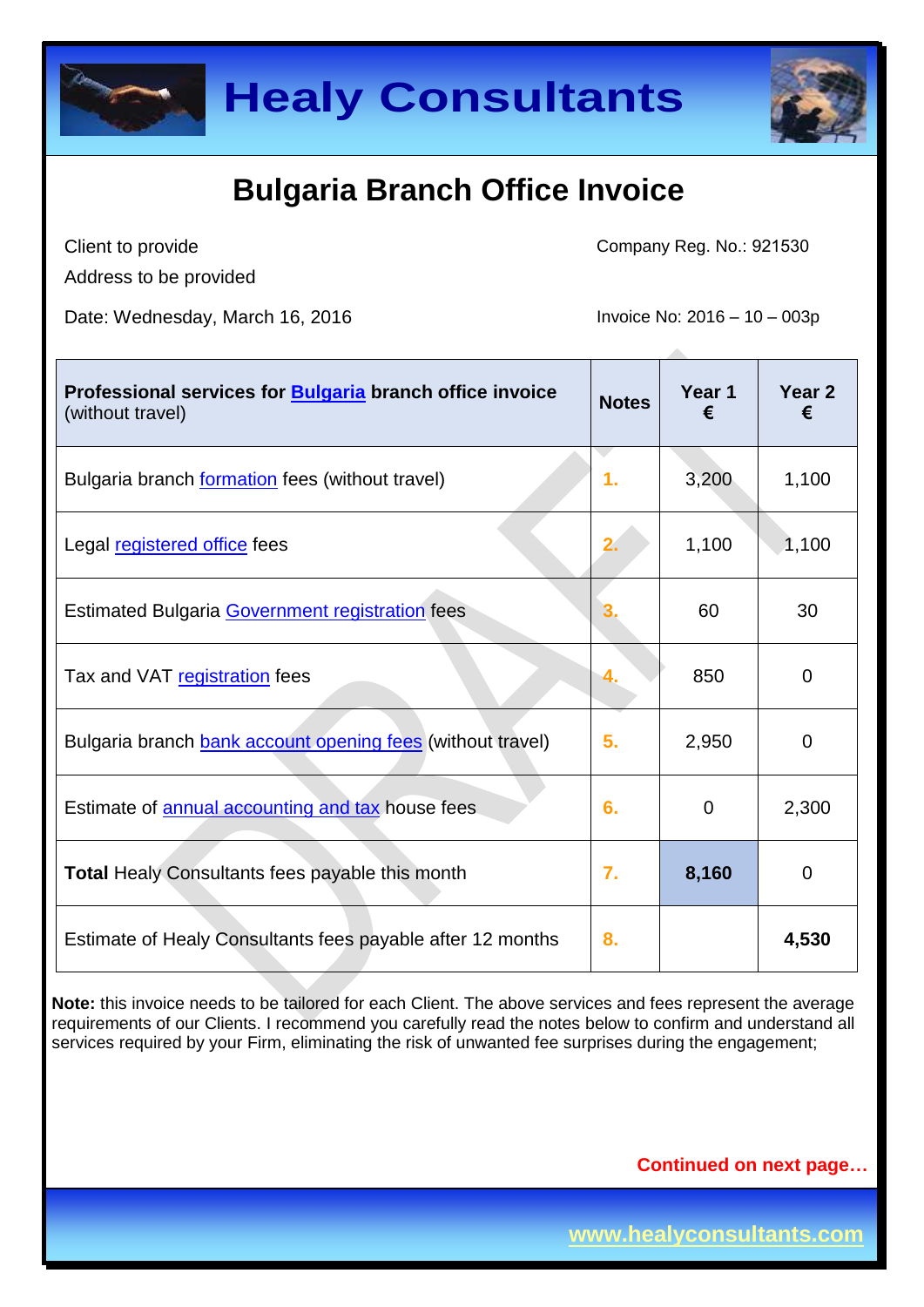



#### *Notes to invoice above*

**1.** Healy Consultants fees to efficiently and effectively complete Bulgaria company registration within [two weeks \(click link\).](http://www.healyconsultants.com/bulgaria-company-registration/fees-timelines/#timelines) by **i**) choosing the optimum regulatory license for our Client's business activities; **ii)** reserving a branch name with the [Trade Register;](http://www.brra.bg/Default.ra) **iii)** settling our accountant and lawyer fees and **iv)** preparing a high quality branch office incorporation application with the [Trade Register;](http://www.brra.bg/Default.ra)

All [engagement fees](http://www.healyconsultants.com/company-registration-fees/) (click link) are agreed and paid up front and agree to the fees published on our country web pages. Consequently, there are no hidden fees, surprises or ambushes throughout the engagement. All engagement deadlines are agreed up front in the form of a [detailed](http://www.healyconsultants.com/index-important-links/example-project-plan/)  [project plan,](http://www.healyconsultants.com/index-important-links/example-project-plan/) mapping out [deliverables](http://www.healyconsultants.com/deliverables-to-our-clients/) by week throughout the engagement term;



Every week during the engagement, Healy Consultants will email our Client a [detailed status](http://www.healyconsultants.com/index-important-links/weekly-engagement-status-email/)  [update.](http://www.healyconsultants.com/index-important-links/weekly-engagement-status-email/) Our Client is immediately informed of engagement problems together with solutions. Your dedicated engagement manager is reachable by phone, Skype, live chat and email and will communicate in your preferred language;

- **2.** In accordance with [Bulgaria Commerce Act 1991](http://www.lexadin.nl/wlg/legis/nofr/eur/lxwebul.htm) (click link), each Bulgarian branch office shall as from the date of its incorporation have a legal registered office in Bulgaria, to which all official government communications and notices may be addressed. To comply with this statutory requirement, Healy Consultants' Bulgaria office will be the registered office address for your branch office. Thereafter, this address will be used to receive government correspondence including **i)** tax letters **ii)** notice of the legal annual return; and **iii)** all government communications. Most of our Clients wish to place [Healy Consultants'](http://www.healyconsultants.com/corporate-outsourcing-services/company-secretary-and-legal-registered-office/) office [address](http://www.healyconsultants.com/corporate-outsourcing-services/company-secretary-and-legal-registered-office/) on invoices, contracts, websites and business cards;
- **3.** This fee is an estimate of Government costs payable during your Firm's engagement. All Government fee payments will be supported by original receipts and invoices. Examples of Government costs include **i)** branch office name application with the [Trade Register](http://www.bcci.bg/trade-register-en.html) of the BCCI; **ii)** preparation of branch office deeds and **iii)** paying the BCCI business registration fee;. Following engagement completion, Healy Consultants will refund our Client any excess of funds received over actual Government costs paid;
- **4.** In accordance with the [VAT Law 2006](http://unpan1.un.org/intradoc/groups/public/documents/UNTC/UNPAN016435.pdf) it is compulsory for branch offices that deal with commerce or services that are subject to VAT in Bulgaria to register with the [National](http://www.nap.bg/)  [Payments Agency](http://www.nap.bg/) if their annual turnover exceed €25,000;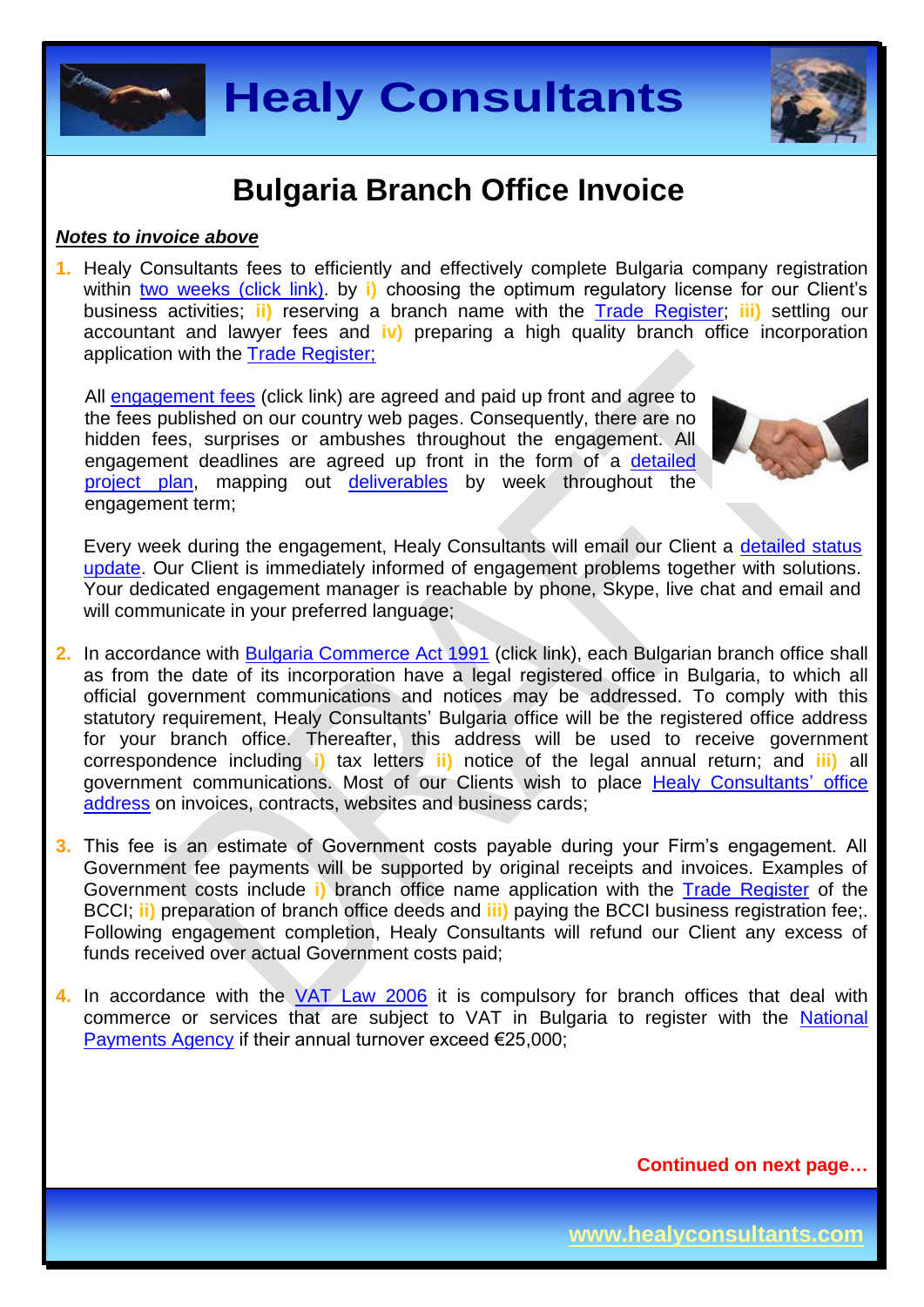



**5.** Healy Consultants will be pleased to open a Bulgaria branch office bank account without our Client travel. It is a time consuming task, and Healy Consultants will shelter our Client from the associated administrative challenges. As you can appreciate, it is a difficult task to obtain bank account approval through a newly formed branch office when shareholders, directors and bank signatories reside overseas. Healy Consultants will prepare a business plan for the bank to optimize the probability of branch bank account approval. Depending on our Client's business and nationality, there is a 20% probability the banks will request a bank signatory to travel for a one-hour bank interview. Healy Consultants will try its best to negotiate with the bank for a travel exemption. If our Client must travel to Bulgaria for branch office bank account opening, Healy Consultants will refund our Client €950;

If our Client is not comfortable with only a Bulgaria branch bank account, Healy Consultants will be pleased to open [an international branch](http://www.healyconsultants.com/international-banking/) bank account (click link) outside of Bulgaria. Examples include New York, Germany, Liechtenstein, Austria, Bulgaria, South Africa, Australia, London, South America or Dubai. All banks will be top tier banks in these countries with excellent internet banking services. Example of our global banking partners include HSBC, Standard Chartered Bank, Citibank, Barclays, Standard bank, ANZ bank, VTB bank, UBS, Credit Suisse;

The banks enjoys ultimate power of approval of branch office bank account applications. Consequently, guaranteed success is outside of Healy Consultants' control. What is inside our control is the preparation and submission of a high quality bank application that maximizes the likelihood of approval. To date, we enjoy a 100% approval record because of our global [banking relationships](http://www.healyconsultants.com/international-banking/corporate-accounts/) and determination;

Global banks continue to tighten branch office bank account opening procedures, their internal compliance departments completing more thorough due diligence of Clients. Consequently, our Clients should expect the bank account approval period to take up to 4 weeks. Furthermore, global banks now require evidence of proof of business in the country where the branch office bank account will be, including sales contracts or lease agreement;





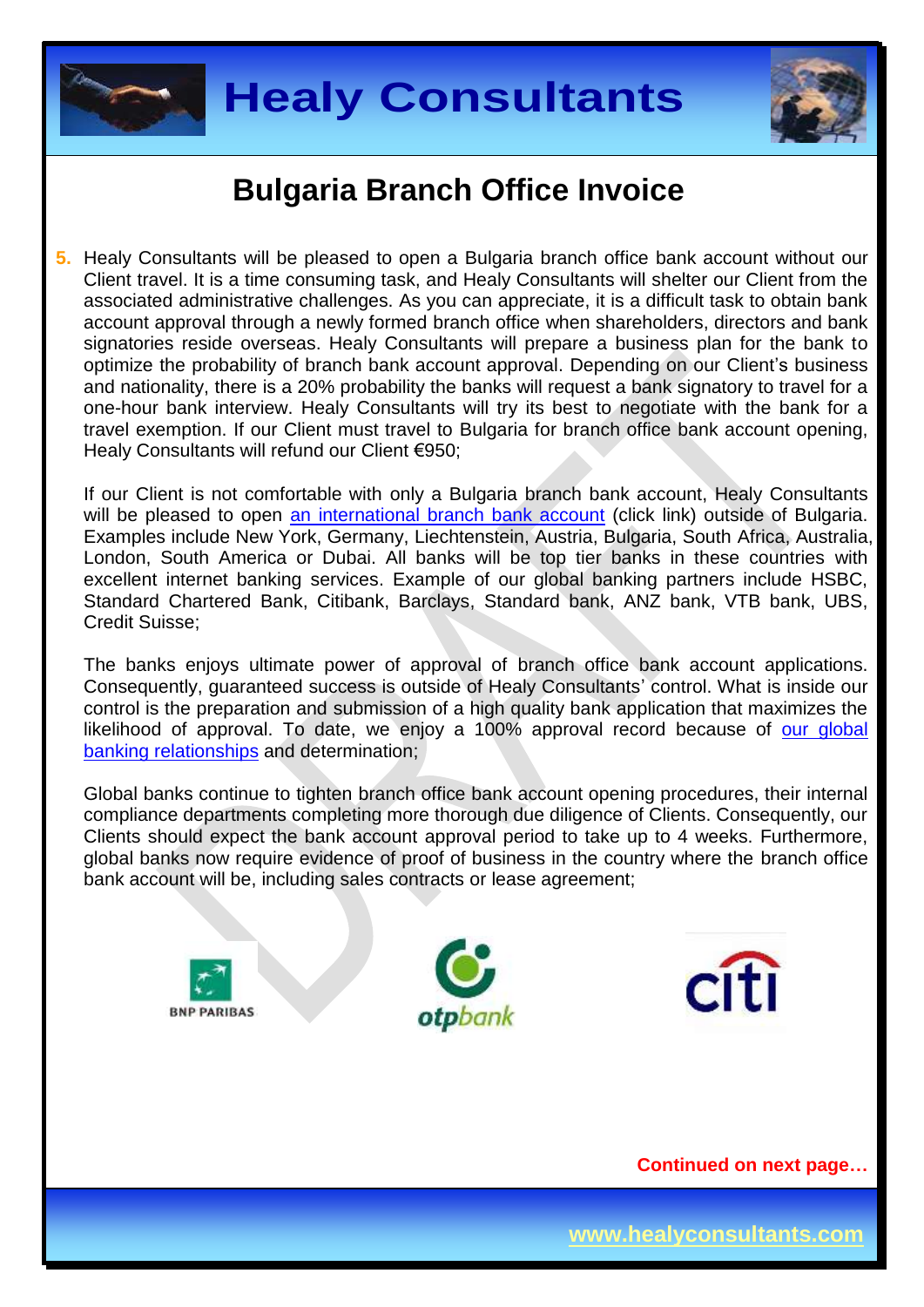



**6.** For an active trading branch office, these [accounting and tax](http://www.healyconsultants.com/bulgaria-company-registration/accounting-legal/) fees are an estimate of Healy Consultants fees to efficiently and effectively discharge your annual branch office accounting and tax obligations. Following receipt of a set of draft accounting numbers from your branch office, Healy Consultants will more accurately advise accounting and tax fees. For a dormant branch office, Healy Consultants fees are only €950;



- **7.** All fees quoted in this invoice correspond to fees quoted [on Healy Consultants'](http://www.healyconsultants.com/company-registration-fees/) website. Please review this invoice carefully to identify errors. During the rush of the business day, it is possible that Healy Consultants inadvertently made fee calculation errors, typing errors or omitted services or omitted historic fee payments from Clients. In the unfortunate event you identify invoice errors, please revert to me directly re the same. I apologize in advance if I or my staff made invoice errors;
- **8.** Assuming our Clients re-engage Healy Consultants in year 2, this fee is an estimate of the fees payable next year, 12 months after the date of branch office registration;
- **9.** The fees quoted in this invoice are a prediction of the fees required to efficiently and effectively complete this engagement in a timely manner. If during the engagement Healy Consultants realizes that the project is more complex than anticipated, requiring a large additional investment of time, my Firm will revert to request additional fees. If Healy Consultants completes the engagement faster and more easily than expected, Healy Consultants is happy to refund some fees to our Client;
- **10.**Healy Consultants [guarantees our](http://www.healyconsultants.com/why-us/) Clients a timely, complete business set up solution or your money back;
- 11. Engage Healy Consultants to [project manage](http://www.healyconsultants.com/project-manage-engagements/) business set up in every country on the planet. We are the best in the [world](http://www.healyconsultants.com/best-in-the-world/) at what we do, timely completing [the A to Z](http://www.healyconsultants.com/a-to-z-of-business-set-up/) of every country engagement;
- **12.**The minimum share capital required for Bulgarian branch office set up is €1. To optimize engagement efficiency and minimize delays, Healy Consultants is happy to deposit these funds on behalf of our clients;
- **13.**Depending on our Client's business and nationality, the Bulgarian Government may require a special regulatory license to carry on your business in the country. Healy Consultants will assist our Client secure license approval; there may be additional engagement fees. However, the Government enjoys ultimate power of approval of branch office registrations and business licenses;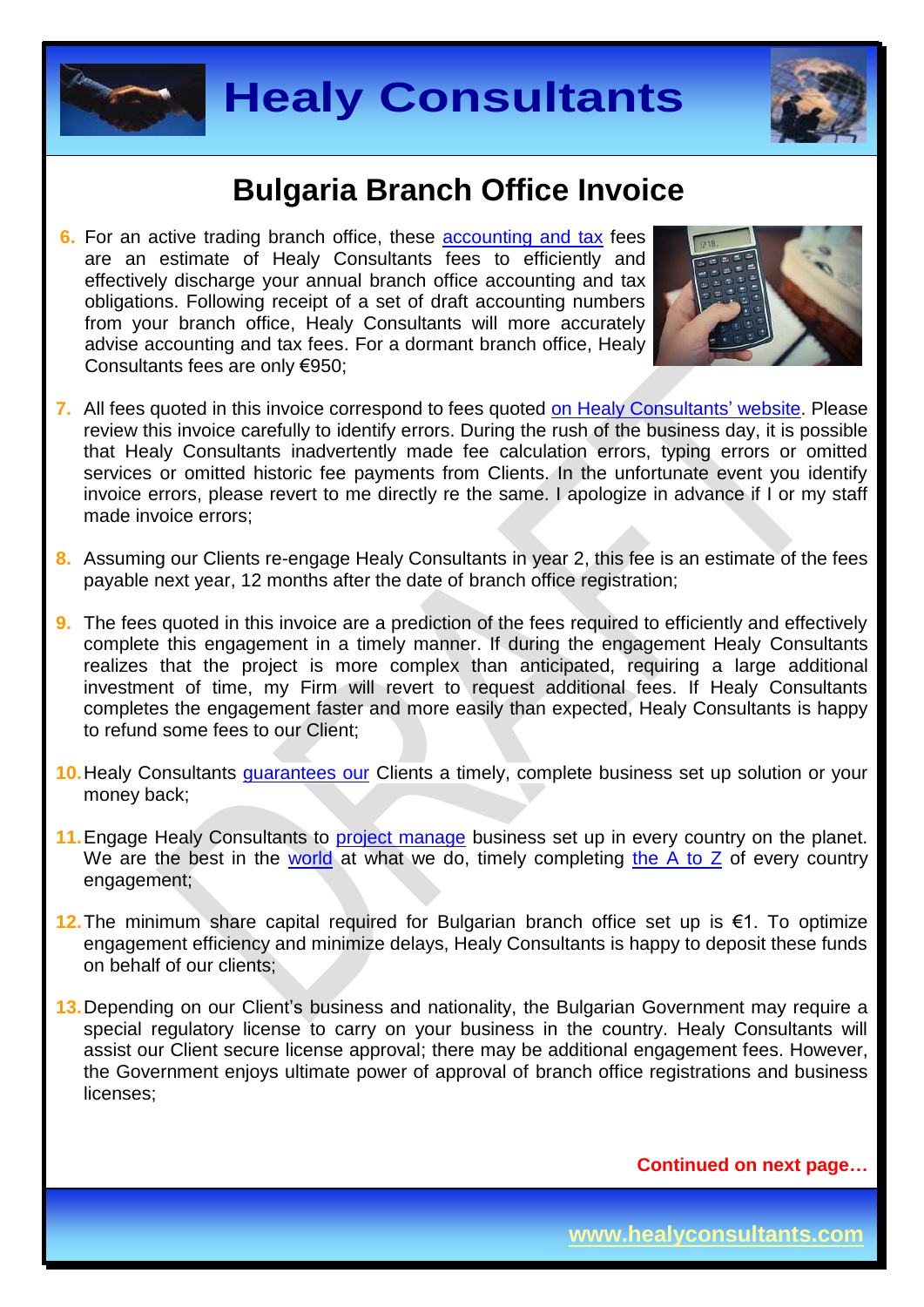



**14.**If our Client and Healy Consultants properly plan this engagement, our Clients' will *not* have to travel during this engagement. Healy Consultants will efficiently and effectively complete branch office registration and branch office bank account opening in a timely manner without our Client presence. Instead, our Client will need to **i)** sign and get documents legalized in the embassy in their country of origin and **ii)** courier the originals to Healy Consultants office;



- **15.**In accordance with [Bulgaria Commerce Act 1991](http://www.lexadin.nl/wlg/legis/nofr/eur/lxwebul.htm) each Bulgarian branch office must have at least one individual country representative ordinarily resident in Bulgaria If required, Healy Consultants will be pleased to provide your firm with a professional nominee legal representative in Bulgaria. Our fee amounts to €1,800 per annum;
- 16. If our Client requires nominee shareholder and director services [\(click link\),](http://www.healyconsultants.com/corporate-outsourcing-services/nominee-shareholders-directors/) Healy Consultants will be pleased to assist. Our fee for professional, passive nominee branch office shareholder amounts to €2,100 per annum. Our fee to be both nominee director and shareholder amounts to €6,600 per annum. Being the sole shareholders and sole director of a Client's branch office exposes Healy Consultants to reputation, litigation and financial risk;
- 17. If required, Healy Consultants will be pleased to assist your firm to secure employee [visa](http://www.healyconsultants.com/bulgaria-company-registration/formation-support-services/) approvals. Our fee is €2,950 for the first employee, €1,950 for the second employee, €950 per employee thereafter. Our employee visa fees includes preparation of a quality visa application and submitting to the correct Government immigration officers. The Government enjoys ultimate power of approval of visa applications. Consequently, guaranteed success is outside of Healy Consultants' control. What is inside our control is the preparation and submission of a high quality immigration visa application that maximizes the likelihood of visa approval;
- **18.**Some of our Clients request Healy Consultants to provide temporary shared [office space](http://www.healyconsultants.com/virtual-office/) for 6 months until their preferred business premises is found. If your Firm requires this service, our one-time fee is €950. Monthly rental thereafter is paid directly to the landlord, independently of Healy Consultants;
- **19.**Monthly, quarterly and mid-year Government tax obligations include monthly or quarterly payroll reporting, VAT and corporation tax return filing. If you need our help, Healy Consultants can complete monthly Government reporting for a monthly fee of €860. Healy Consultants monthly support will include i) receive in dropbox the monthly invoices from our client ii) label monthly bank statement transactions  $\overline{iii}$  preparation and submission of VAT returns and  $\overline{iv}$ ) submission of monthly employee payroll reporting;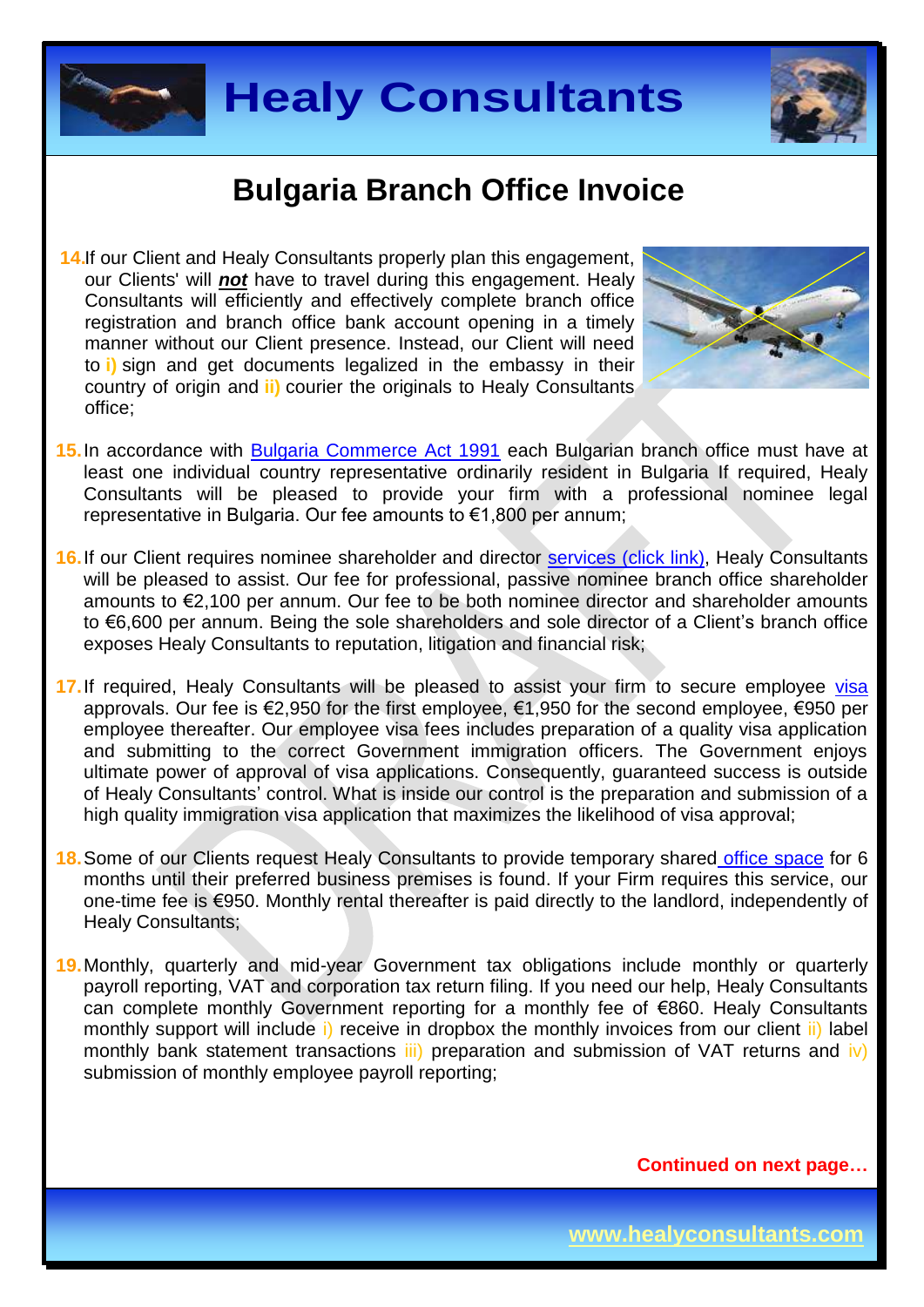



- **20.**It is important our Clients are aware of their personal and branch office tax obligations in their country of residence and domicile. Let us know if you need Healy Consultants help to clarify your local and international annual tax reporting obligations;
- **21.**During the engagement, shareholders and directors' documents may need to be translated into the local language; before the Government and Bank approves branch office registration and branch office bank account opening respectively. Consequently, our Client should budget for possible additional translation and embassy attestation fees. Either our Client or Healy Consultants can complete this administrative task;

As always, Healy Consultants will negotiate with all third parties to eliminate or reduce additional engagement costs. For transparency purposes, all third party fee payments will be supported by original receipts and invoices. Examples of possible third party payments include **i)** embassy fees **ii)** notary public costs **iii)** official translator fees;

- **22.**Some of our Clients' require an [immediate country](http://www.healyconsultants.com/turnkey-solutions/) solution. With this strategy, within a day Healy Consultants can supply our Client **i)** an existing dormant Bulgaria branch office number and **ii)** an already approved Bulgaria branch bank account number and **iii)** a business address. Turnkey solutions are attractive to those entrepreneurs who wish to immediately close a country deal, sign a contract or invoice a customer;
- 23. As stipulated on our [business website](http://www.healyconsultants.com/) and in section 3 of our engagement letter, Healy Consultants will only commence the engagement following **i)** settlement of our fees and **ii)** completion and signing of our legal engagement letter;
- **24.**Healy Consultants will only incorporate your branch office after 75% of [due diligence](http://www.healyconsultants.com/due-diligence/)  [documentation](http://www.healyconsultants.com/due-diligence/) is received by email. Healy Consultants will only open a branch office bank account after 100% of the Client's original due diligence documentation is received by courier;
- **25.**During the annual renewal engagement with our Client, our in-house [Legal and Compliance](http://www.healyconsultants.com/about-us/key-personnel/cai-xin-profile/)  [Department \(click link\)](http://www.healyconsultants.com/about-us/key-personnel/cai-xin-profile/) reviews the quality and completeness of our Client file. Consequently, Healy Consultants may revert to our Client to ask for more up to date due diligence [documentation;](http://www.healyconsultants.com/due-diligence/)
- **26.**To assist our Clients to minimize foreign exchange costs, we offer the payment in SG\$, Euro, Pounds or €. Kindly let me know in which currency your Firm prefers to settle our fees and I will send an updated invoice, thank you;
- 27. Some of our Clients' engage Healy Consultants to [recruit \(click link\)](http://www.healyconsultants.com/corporate-outsourcing-services/how-we-help-our-clients-recruit-quality-employees/) local employees. We have a lot of experience in this area and we are quite skilled at securing quality candidates for our Clients;

**Continued on next page…**

**www.healyconsultants.com**